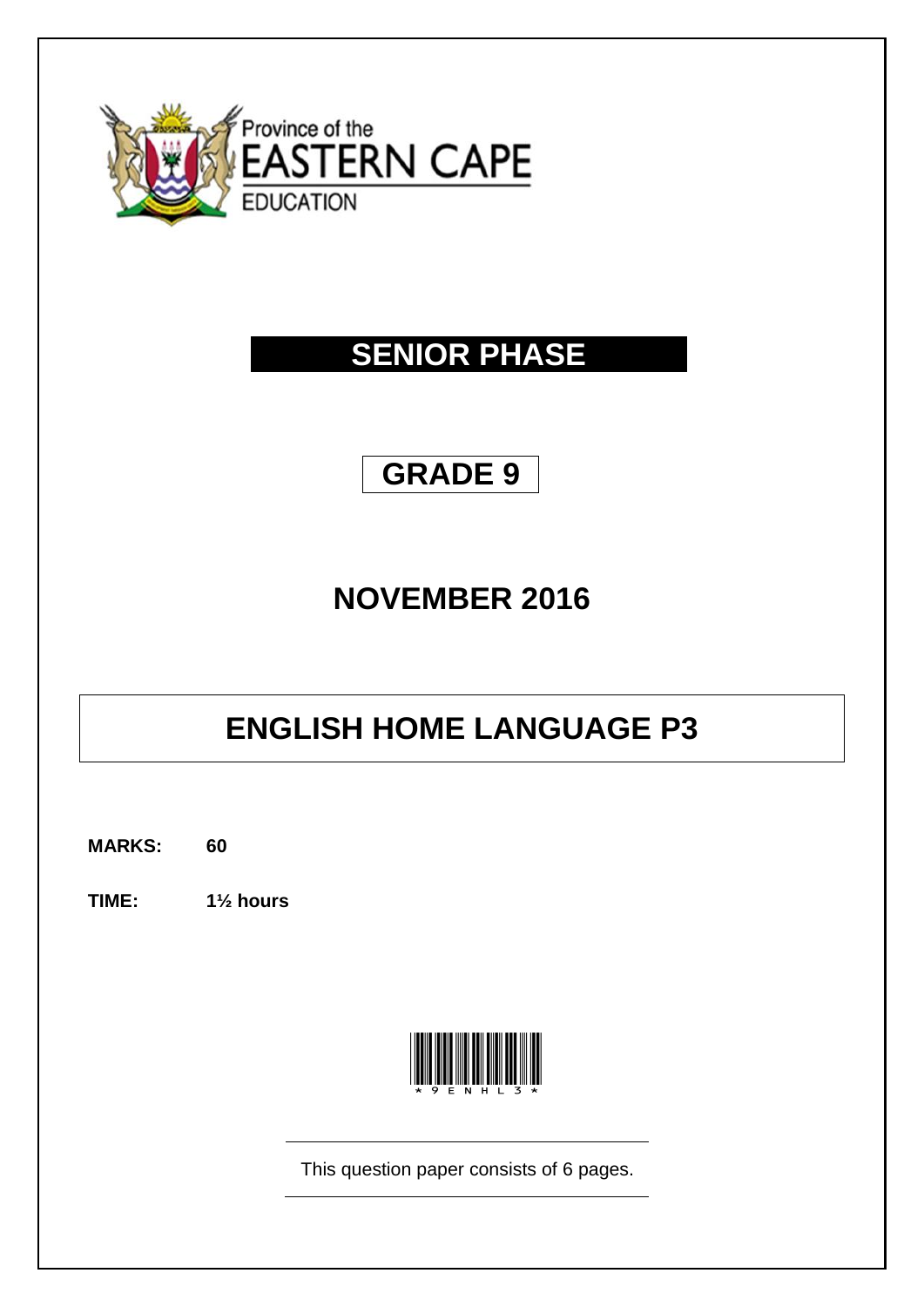#### **INSTRUCTIONS AND INFORMATION**

1. This question paper consists of TWO sections:

SECTION A: ESSAY (40) SECTION B: TRANSACTIONAL TEXT (20)

- 2. Answer ONE question from EACH section.
- 3. Start EACH section on a NEW page.
- 4. You must plan (e.g. a mind map/diagram/flow chart/key words etc.), edit and proof-read your work. The plan must appear BEFORE your answer.
- 5. All planning must be indicated as such. It is advisable to draw a line through all planning.
- 6. You are strongly advised to spend approximately:
	- 60 minutes on SECTION A
	- 30 minutes on SECTION B
- 7. Number each response as the topics are numbered in the question paper.
- 8. Give each response a suitable title/heading.

NOTE: The title/heading must NOT be considered when doing a word count.

9. Write neatly and legibly.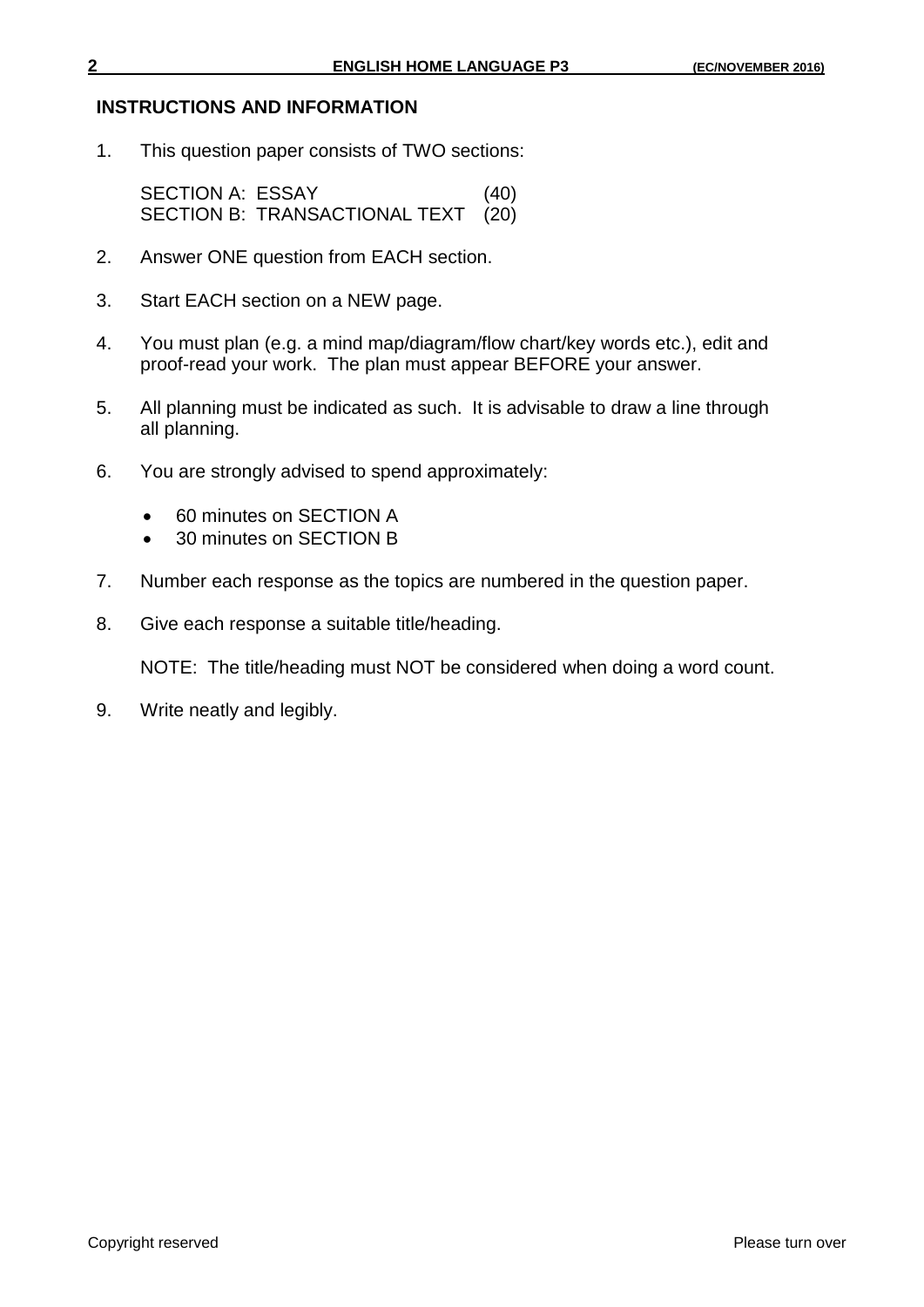#### **SECTION A: ESSAY**

### **QUESTION 1**

Write an essay of 250–300 (5–8 paragraphs) words on ONE of the following topics. Write down the NUMBER and TITLE/HEADING of your essay.

1.1 What I love about my life at the moment. **[40]**

#### **OR**

1.2 Pain shot excruciatingly through my leg as I fell down the stairs, but I knew I had no time to think about it. **[40]**

#### **OR**

1.3 The pictures below may evoke a reaction or feeling in you or stir your imagination.

Select ONE picture and write an essay in response. Write the question number (1.3.1, 1.3.2, 1.3.3 or 1.3.4) of your choice and give your essay a title.

NOTE: There must be a clear link between your essay and the picture you have chosen.





**[40]**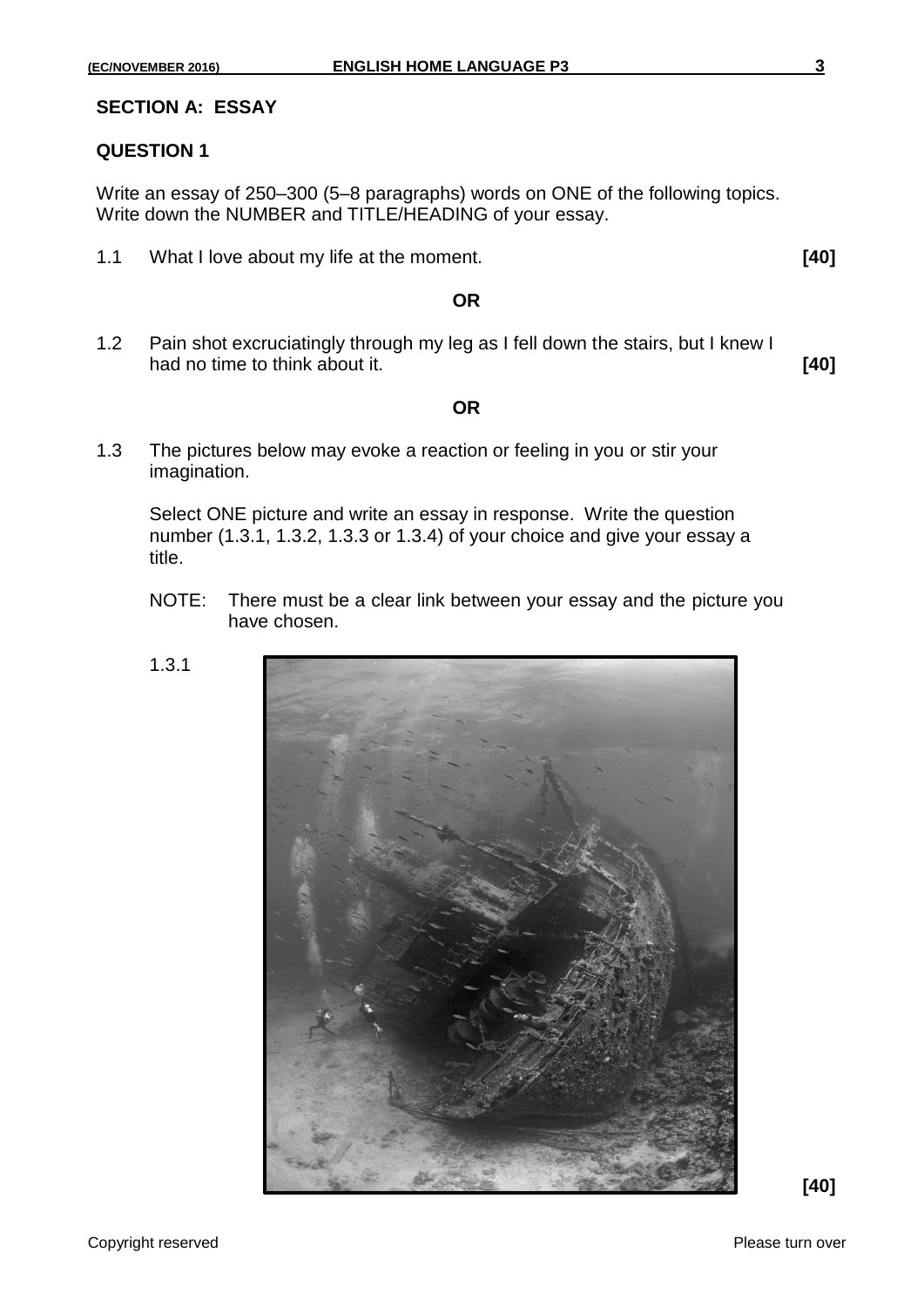1.3.2

R

**[40]**

1.3.3



**OR**

**[40]**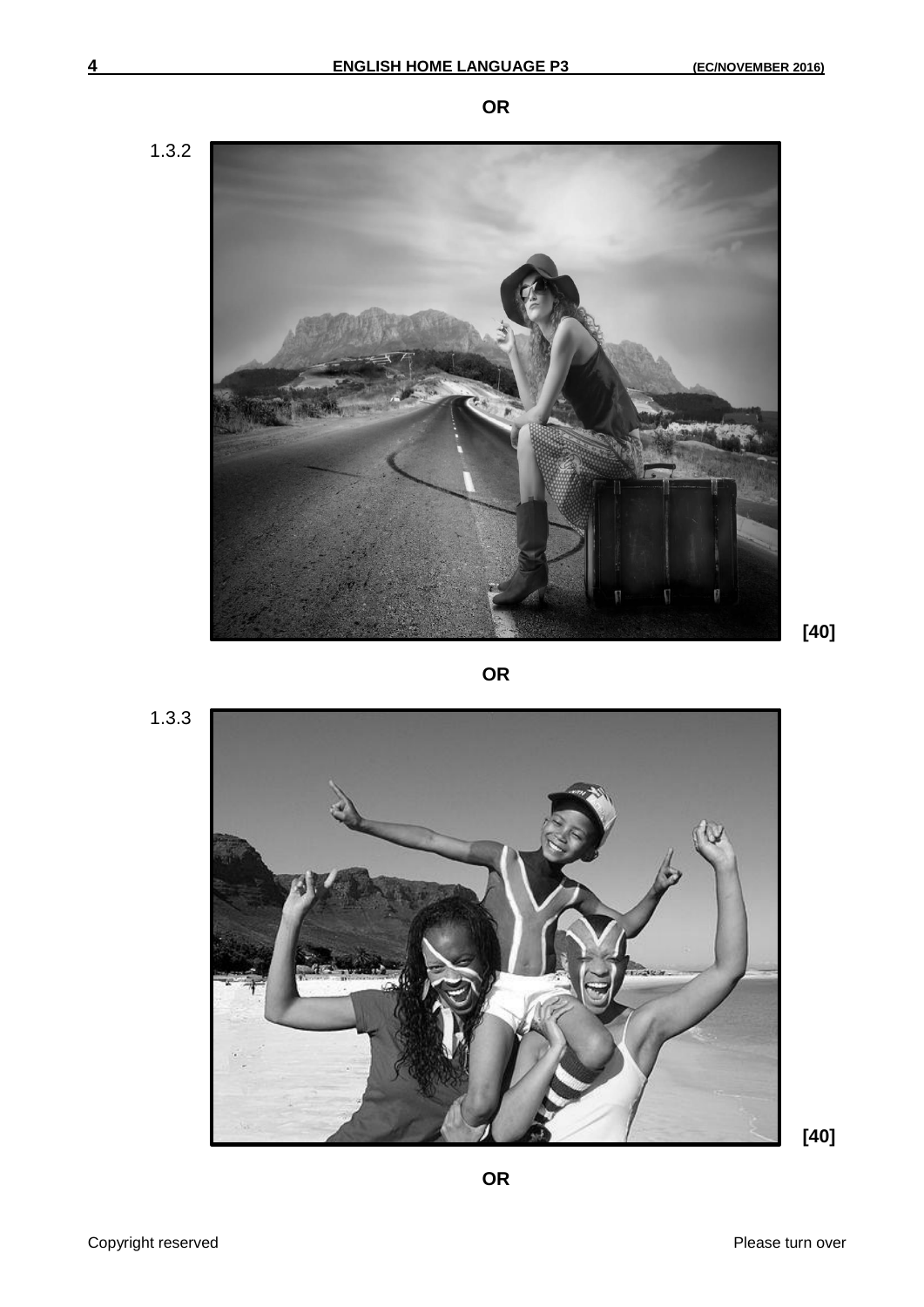1.3.4



**[40]**

**TOTAL SECTION A: 40**